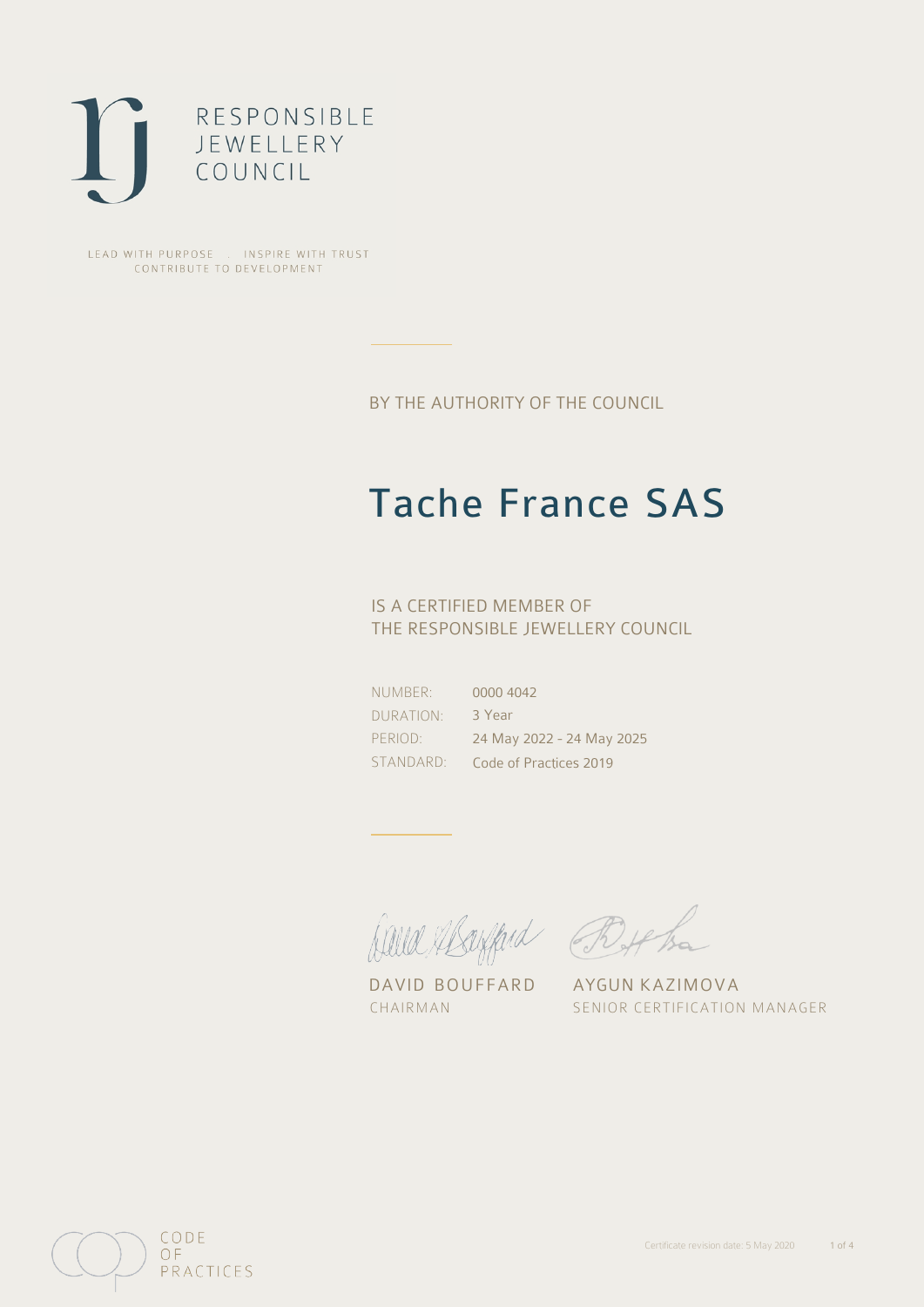

# **CERTIFICATION OVERVIEW**

| Diamonds and Coloured Gemstones Trader, Cutter and/or Polisher                                                                                                                                                                                                                                                                                                                                                                                              |
|-------------------------------------------------------------------------------------------------------------------------------------------------------------------------------------------------------------------------------------------------------------------------------------------------------------------------------------------------------------------------------------------------------------------------------------------------------------|
| 22 February 2022                                                                                                                                                                                                                                                                                                                                                                                                                                            |
| <b>First Certification</b>                                                                                                                                                                                                                                                                                                                                                                                                                                  |
| Code of Practices 2019                                                                                                                                                                                                                                                                                                                                                                                                                                      |
| <b>SGS United Kingdom Limited</b>                                                                                                                                                                                                                                                                                                                                                                                                                           |
| 1. General requirements: 1-4, except 3.2<br>2. Responsible supply chains, human rights and due<br>diligence: 5-14, except 7.1a, 7.3a-b, 8, 9, 11.3, 13.2-4<br>3. Labour rights and working conditions: 15-22, except 19.3,<br>21.3<br>4. Health, Safety and Environment: 23-27, except 23.10, 27.4<br>5. Gold, Silver, PGM, diamond and coloured gemstone<br>products: 28-30, except 28.2a-f, 28.2i-j, 29.2, 30<br>Responsible mining: Not applicable<br>6. |
|                                                                                                                                                                                                                                                                                                                                                                                                                                                             |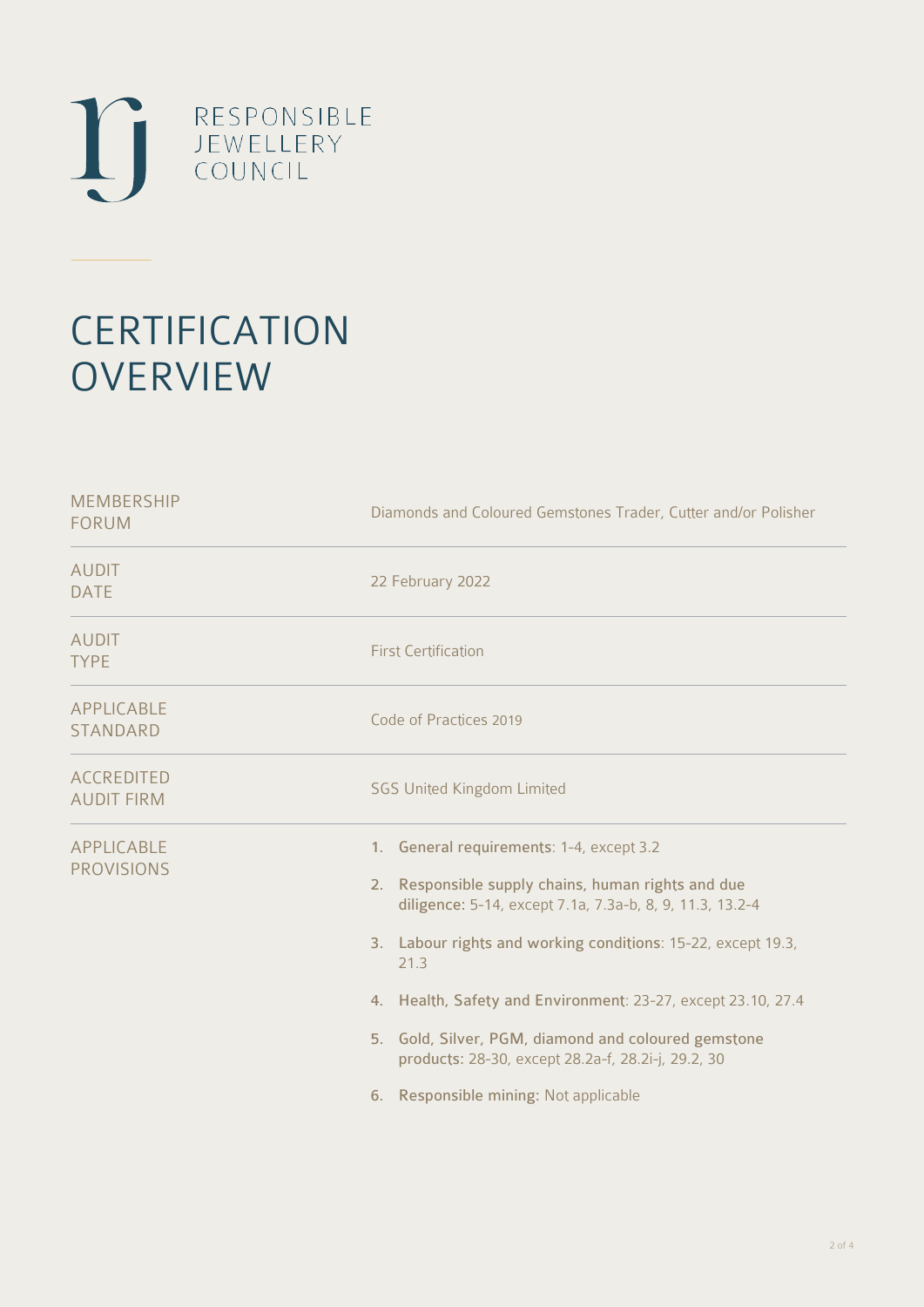| <b>PROVENANCE</b><br><b>CLAIMS</b>         | A la connaissance de Taché France SAS, les diamants facturés ne sont<br>pas d'origine Zimbabwe. Les fournisseurs de ces diamants à Taché<br>France ont fourni une assurance similaire à Taché France SAS.                                                            |
|--------------------------------------------|----------------------------------------------------------------------------------------------------------------------------------------------------------------------------------------------------------------------------------------------------------------------|
|                                            | In English (translated by the auditor): To the best of Taché Company<br>NV's knowledge, the diamonds herein invoiced have not originated<br>from Zimbabwe. The supplier of these diamonds to Taché France has<br>provided similar assurance to Taché Company France. |
| <b>AUDITOR STATEMENT OF</b><br>CONFORMANCE | Based on the scope and findings of the certification audit, the member<br>has demonstrated a conformance level consistent with a:                                                                                                                                    |
|                                            | 3 Year Certification                                                                                                                                                                                                                                                 |
| <b>NEXT AUDIT TYPE</b>                     | MID-TERM REVIEW (within 12-24 months):                                                                                                                                                                                                                               |
|                                            | A. Mid-term review NOT required due to:                                                                                                                                                                                                                              |
|                                            | No anticipated changes to the certification scope during the<br>certification period                                                                                                                                                                                 |
|                                            | 3 or less minor non-conformances with critical provisions or in<br>general identified by the audit (not covered by parallel audits<br>for schemes identified as equivalent to RJC's) for an individual<br>member in the mining sector or a non-mining sector member  |
|                                            | <25 full time equivalent personnel                                                                                                                                                                                                                                   |
|                                            | Low risk of non-conformances due to management controls                                                                                                                                                                                                              |
|                                            | Existence of parallel audits for schemes recognised by RJC                                                                                                                                                                                                           |
|                                            | Strong internal controls ensuring effective review and closure<br>of corrective actions for non-conformances                                                                                                                                                         |
|                                            | B. Mid-term review (desktop only) required due to:                                                                                                                                                                                                                   |
|                                            | No impact on conformance levels from any changes to the<br>certification scope                                                                                                                                                                                       |
|                                            | 5 or less minor non-conformances with critical provisions or in<br>general identified by the audit (not covered by parallel audits<br>for schemes identified as equivalent to RJC's) for an individual<br>member in the mining sector or a non-mining sector member  |
|                                            | Possibility of remote verification of actions                                                                                                                                                                                                                        |
|                                            | No risk to critical provisions                                                                                                                                                                                                                                       |